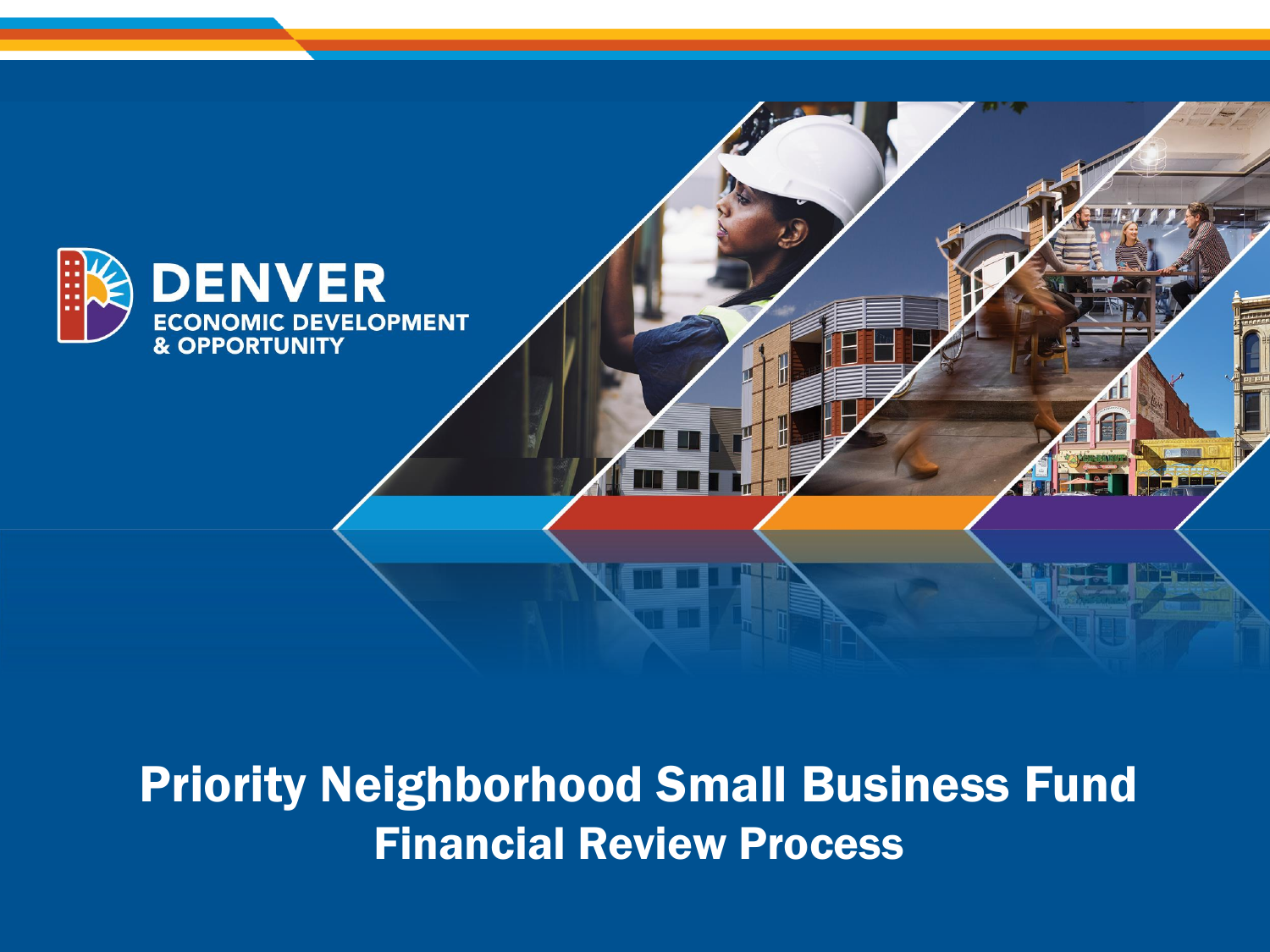### GOAL

Review revenue information of finalist applications against financial documents provided with application, or, if insufficient, request additional information.

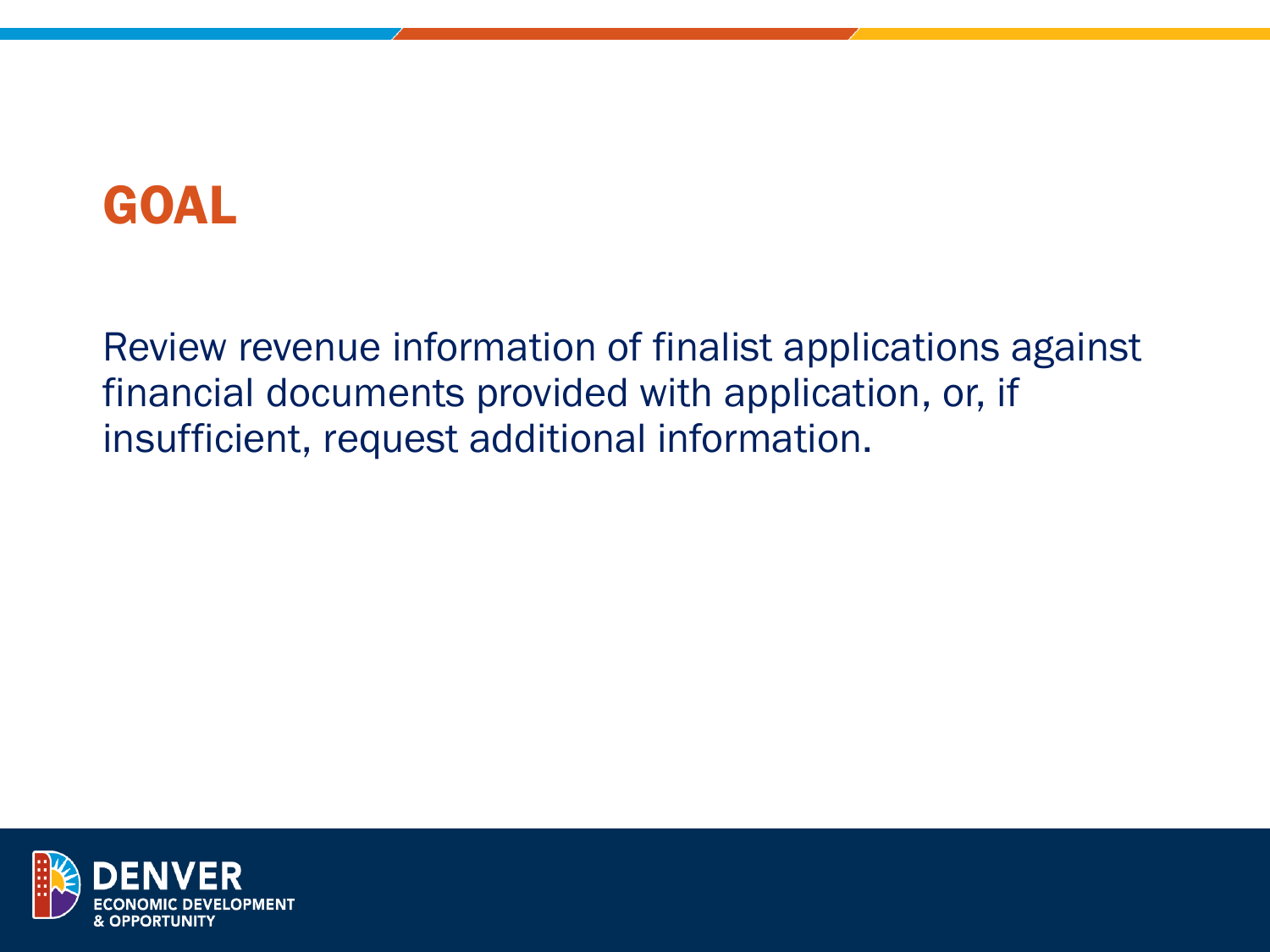### FINANCIAL REVIEW METHODOLOGY

Carefully balance the need for consistency in evaluating applications with the fact that each business and their application is unique.

We will check the revenue periods selected by applicant and ensure that they align (month vs. month or quarter vs. quarter.)

Preferred evaluation period: month, but quarter is acceptable

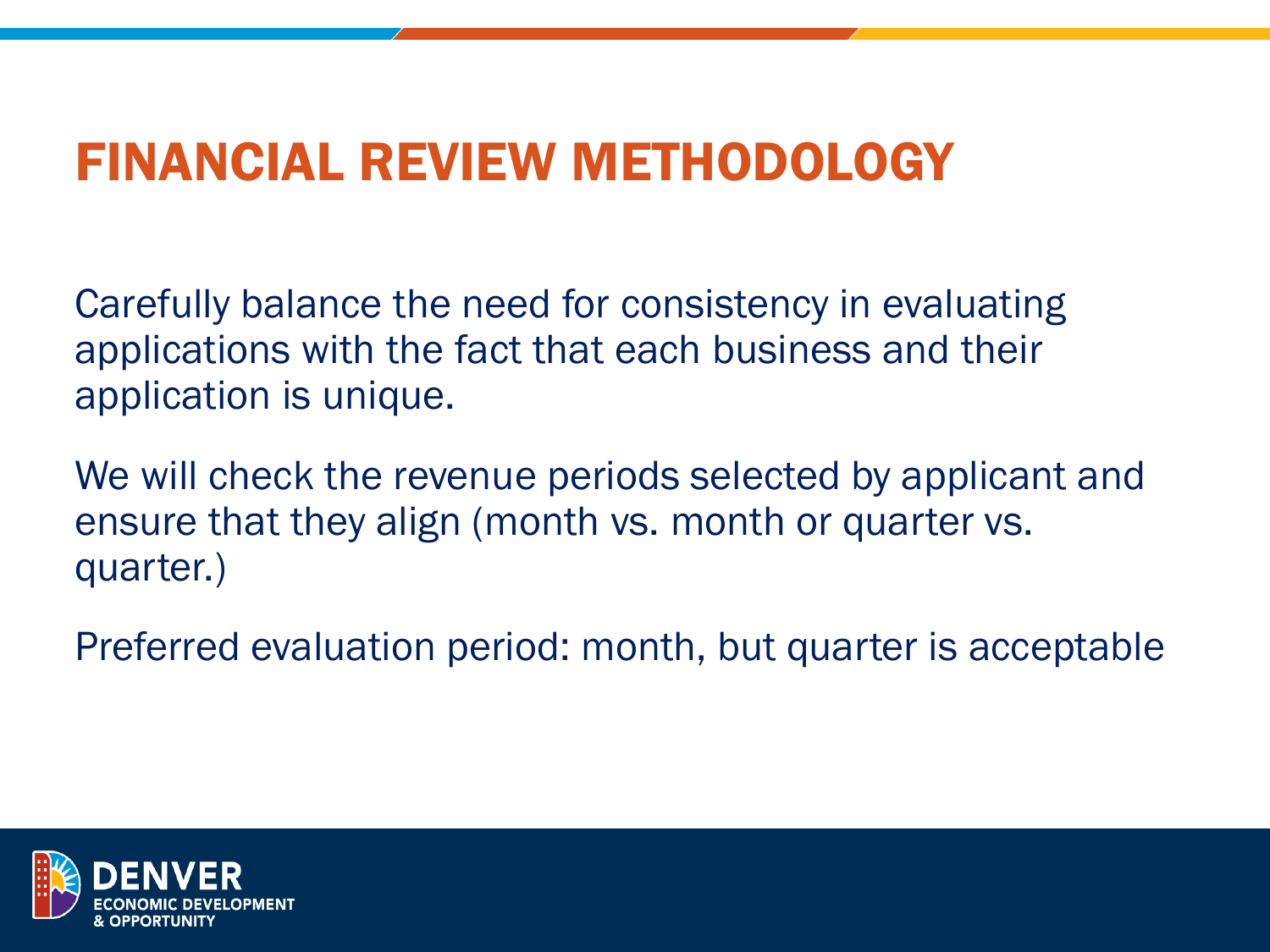Businesses with 12-month revenue history at the Denver site

❑ The following comparisons are acceptable:

- March 2019 to March 2020
- April 2019 to April 2020
- Q1 2019 to Q1 2020

❑ Other revenue periods may have been selected by businesses for specific reasons; there must be a very reasonable cause to accept those. Examples follow this slide.

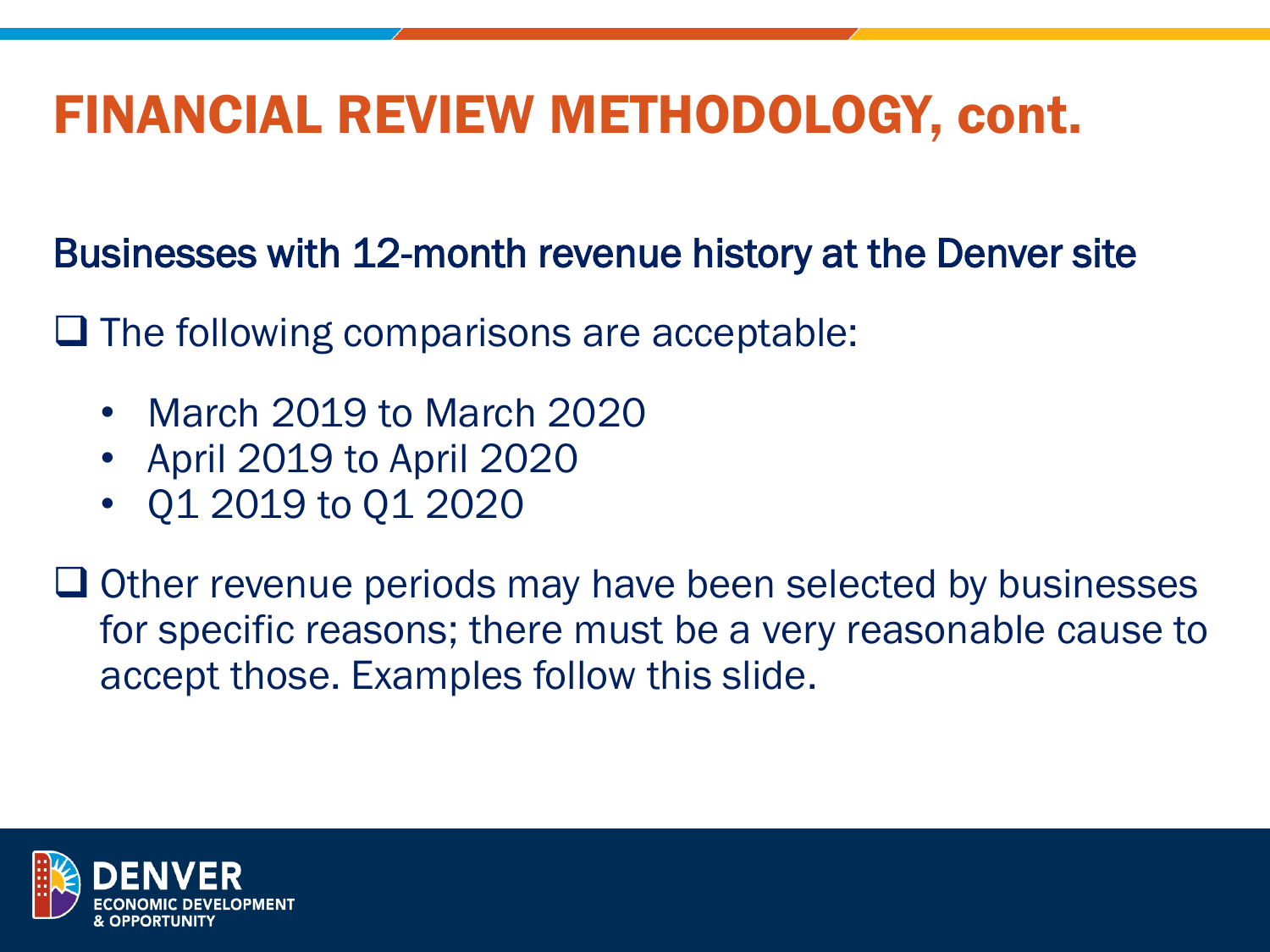Businesses with 12-month revenue history at the Denver site, cont.

- ❑ Business closed for construction in April 2019 and therefore asked their May 2019 revenue numbers to be compared with their April 2020 numbers.
- ❑ Business relocated and their historical data pertains to a different location with different characteristics.

Example: retailer in place for several years but with relocation to Denver in July 2019. Historic revenue information, such as April 2019, available but for previous location. Consider comparing first month of full operations at Denver site with April 2020 data.

 $\Box$  If seasonality is a factor (e.g., ice cream shop or a photographer), one would not want to compare July with April, look at monthly averages.

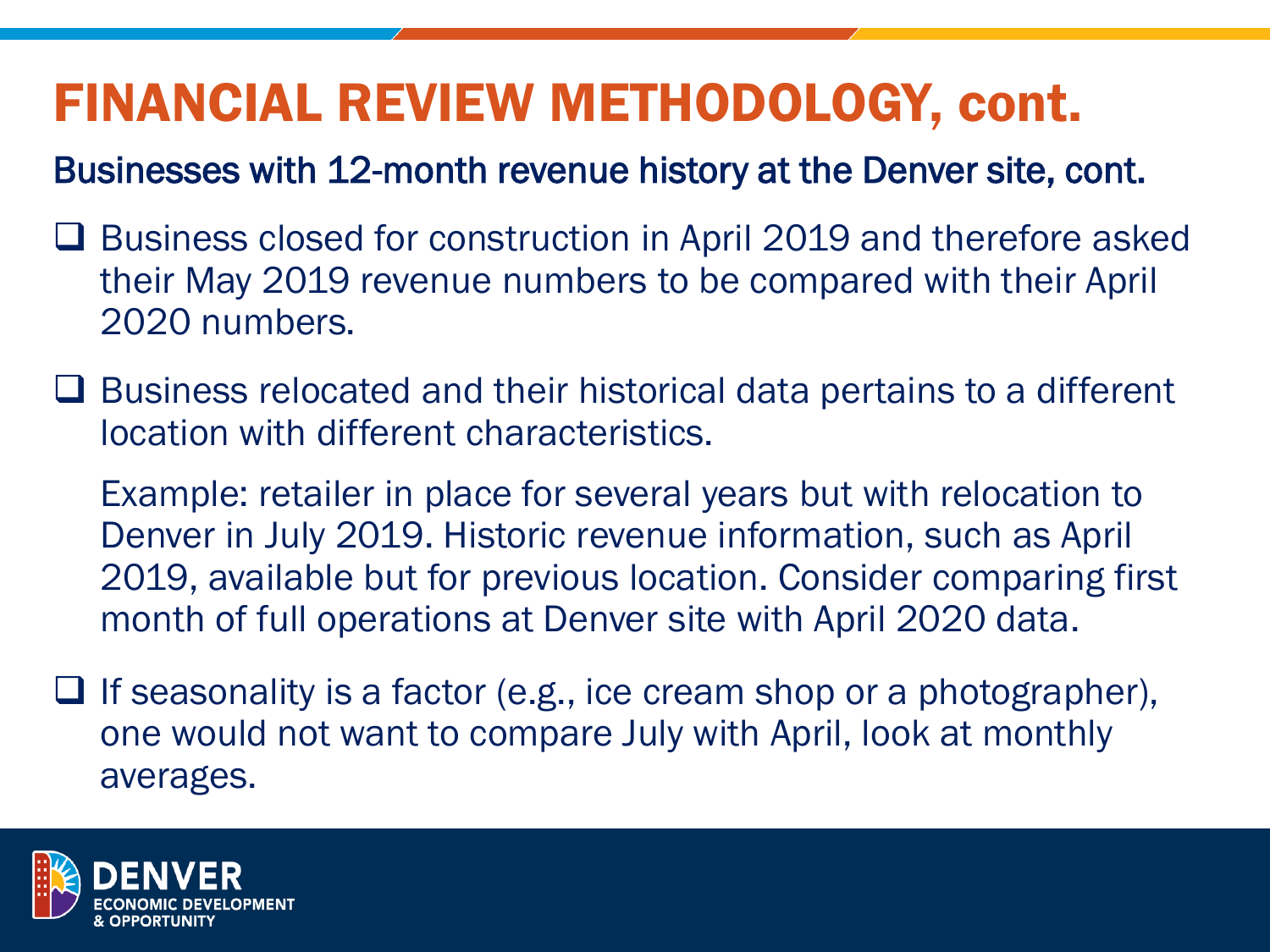#### Businesses with less than 12- month revenue history

- ❑ With regard to businesses new or newer to Denver who have less than 12 months of revenue history at their Denver location, a nuanced approach appropriate to the specific situation is taken and based on the available information as provided by the applicant
	- For example, looking at month-to-month and quarter-to-quarter revenue information available and average revenue generated at the Denver site prior to COVID-19 impacts.
- $\Box$  Accept month over month only if it is a start-up with less than 12 months in business, unless there is a uniquely qualifying reason.

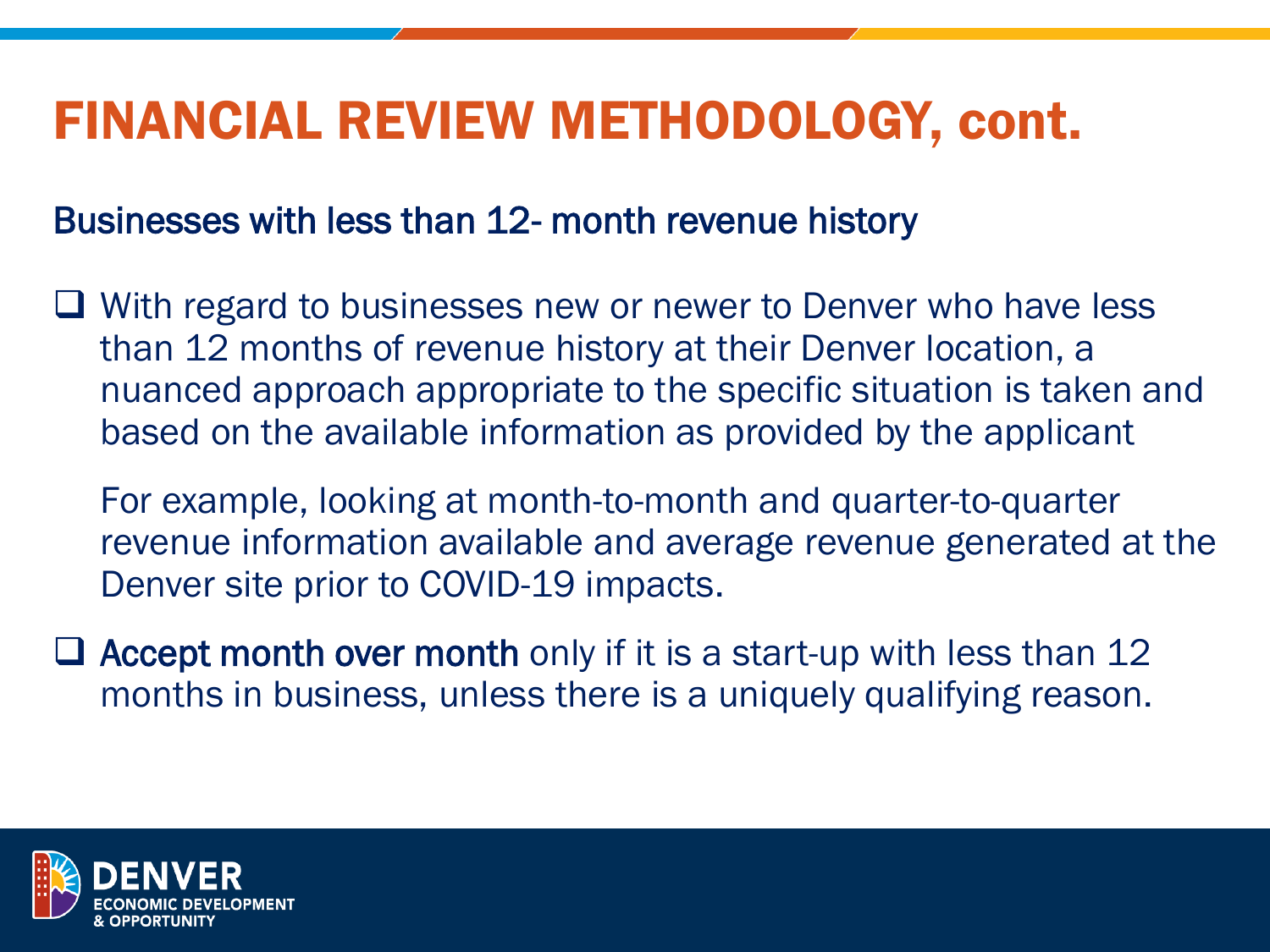Businesses with less than 12- month revenue history, cont.

To account for seasonality:

- Sum the revenue from each month but the last (e.g., if you have financials July 2019 through April 2020, sum July 2019 through March 2020).
- Divide by the number of months
- Subtract the final month (e.g., April 2020) from the monthly average to arrive at the revenue loss.
- Divide the loss by the monthly average amount to arrive at revenue decline percentage.

Examples follow this slide.

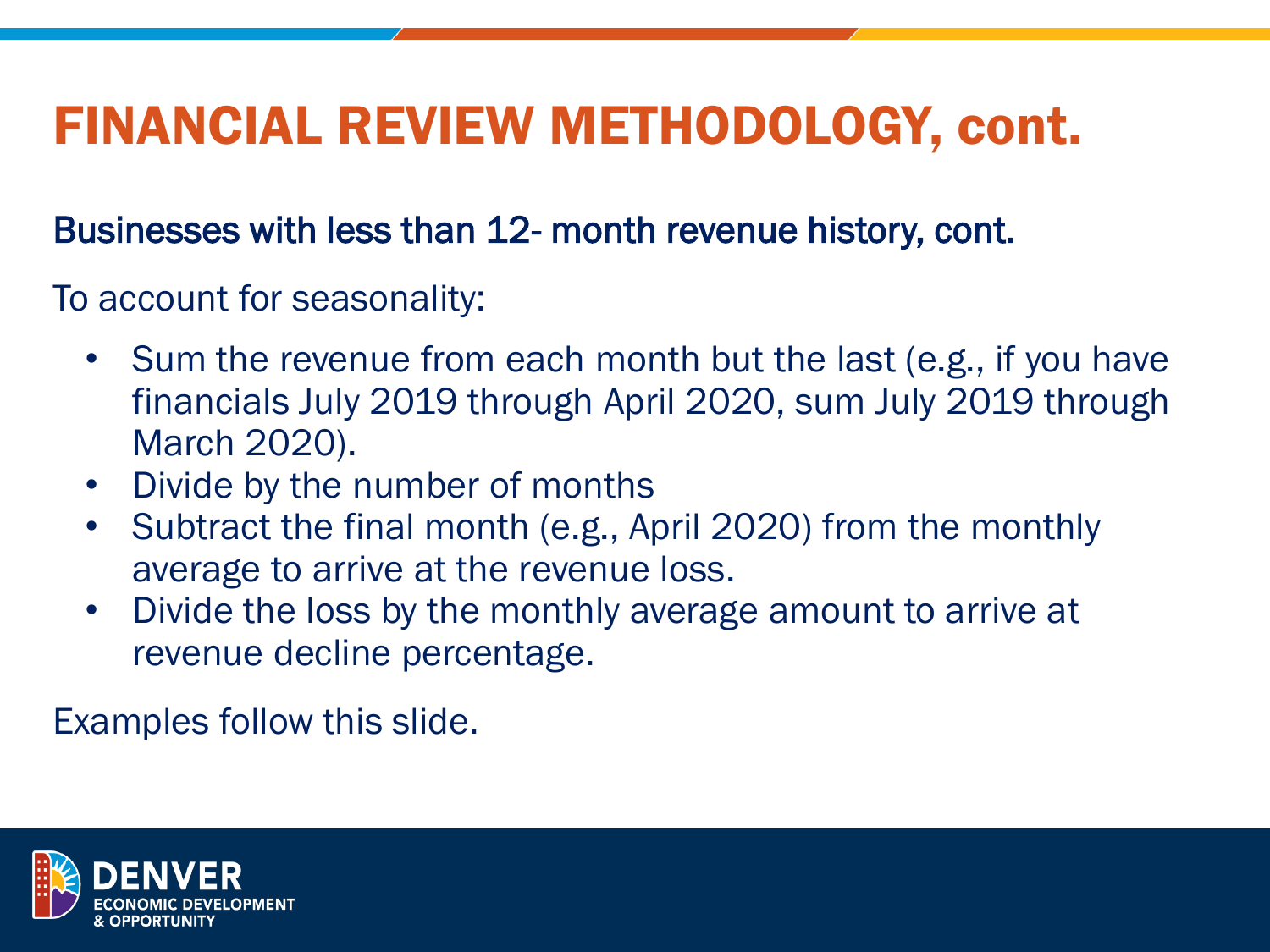Businesses with less than 12- month revenue history, cont. Example:

- Average of July 2019 through March 2020 is \$10,000.
- Revenue for April 2020 is \$2,000.
- Subtract \$2k from \$10k, which equals \$8,000 the actual revenue decline as supported by fin docs provided.
- Divide \$8,000 by \$10,000 to arrive at the revenue decline percentage.

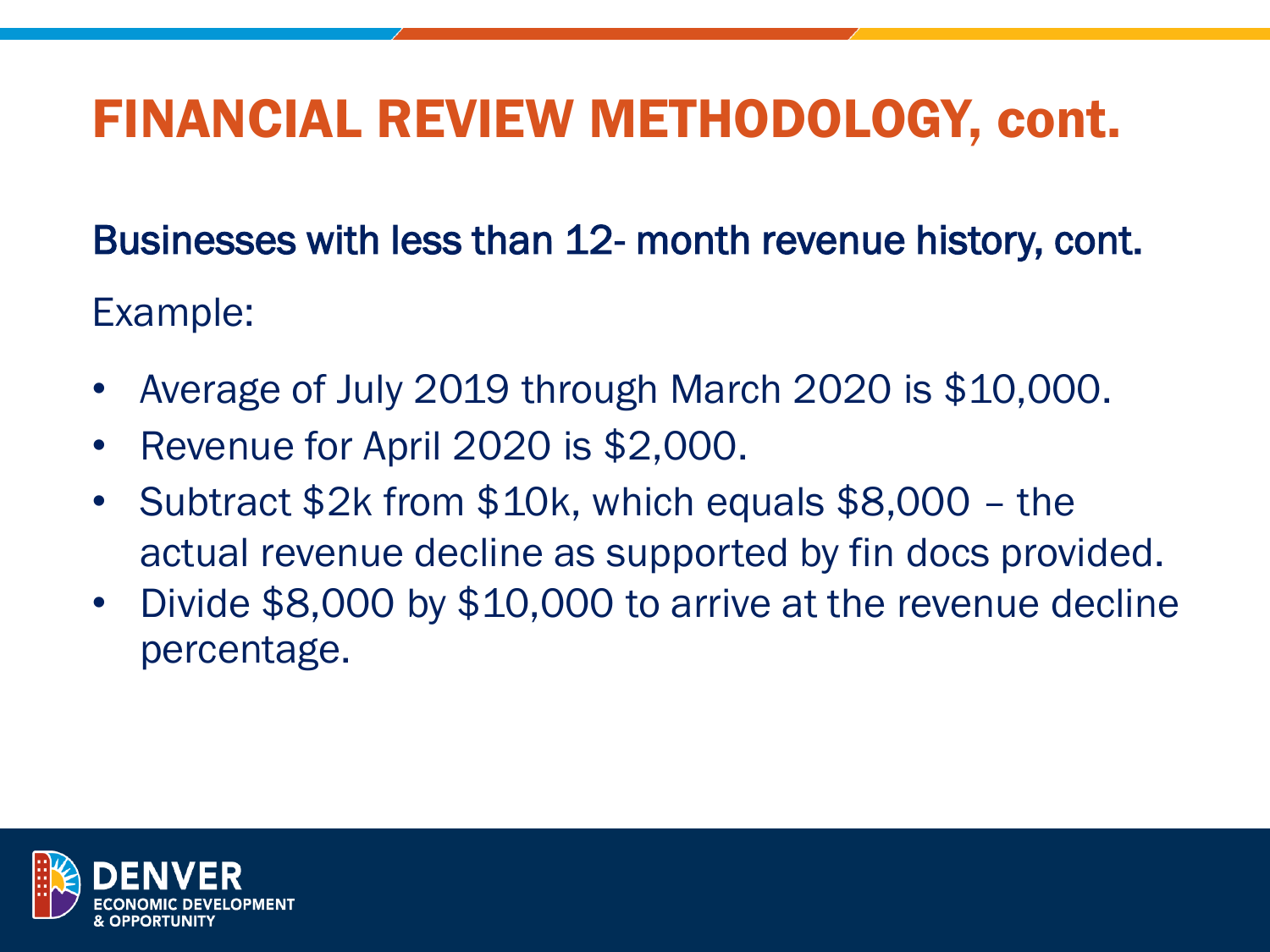# TYPES OF FINANCIAL DOCUMENTS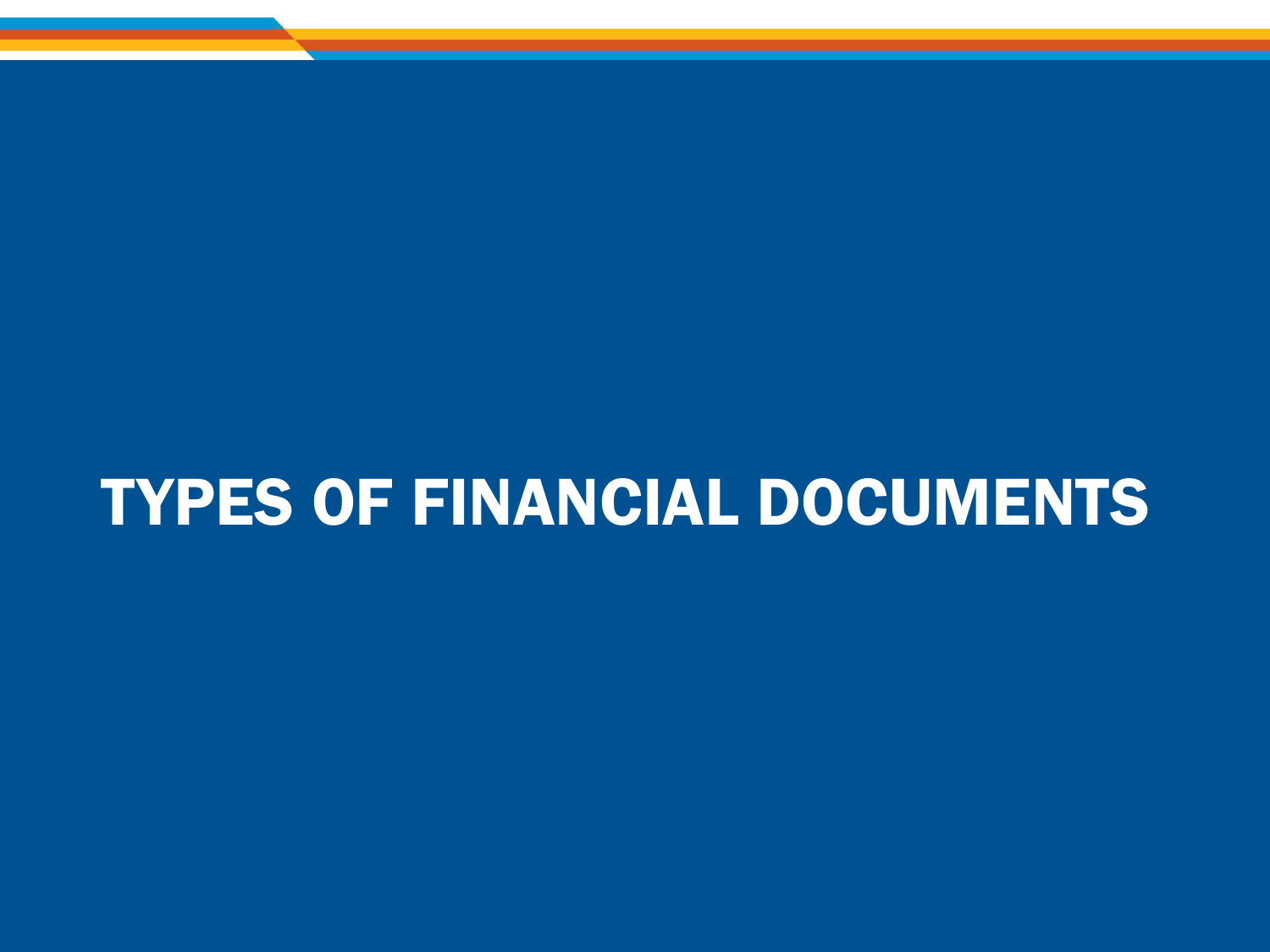## PROFIT & LOSS (P&L) STATEMENT



Also can be called:

- Income Statement
- Earnings Statement
- Revenue Statement
- Operating statement
- **Statement of Operations**
- Statement of Financial Performance

#### **Profit and Loss Comparison** January - Maroh, 2020 as compared to Jan - Maroh 2018

Unitec

**Mile High United Way** 



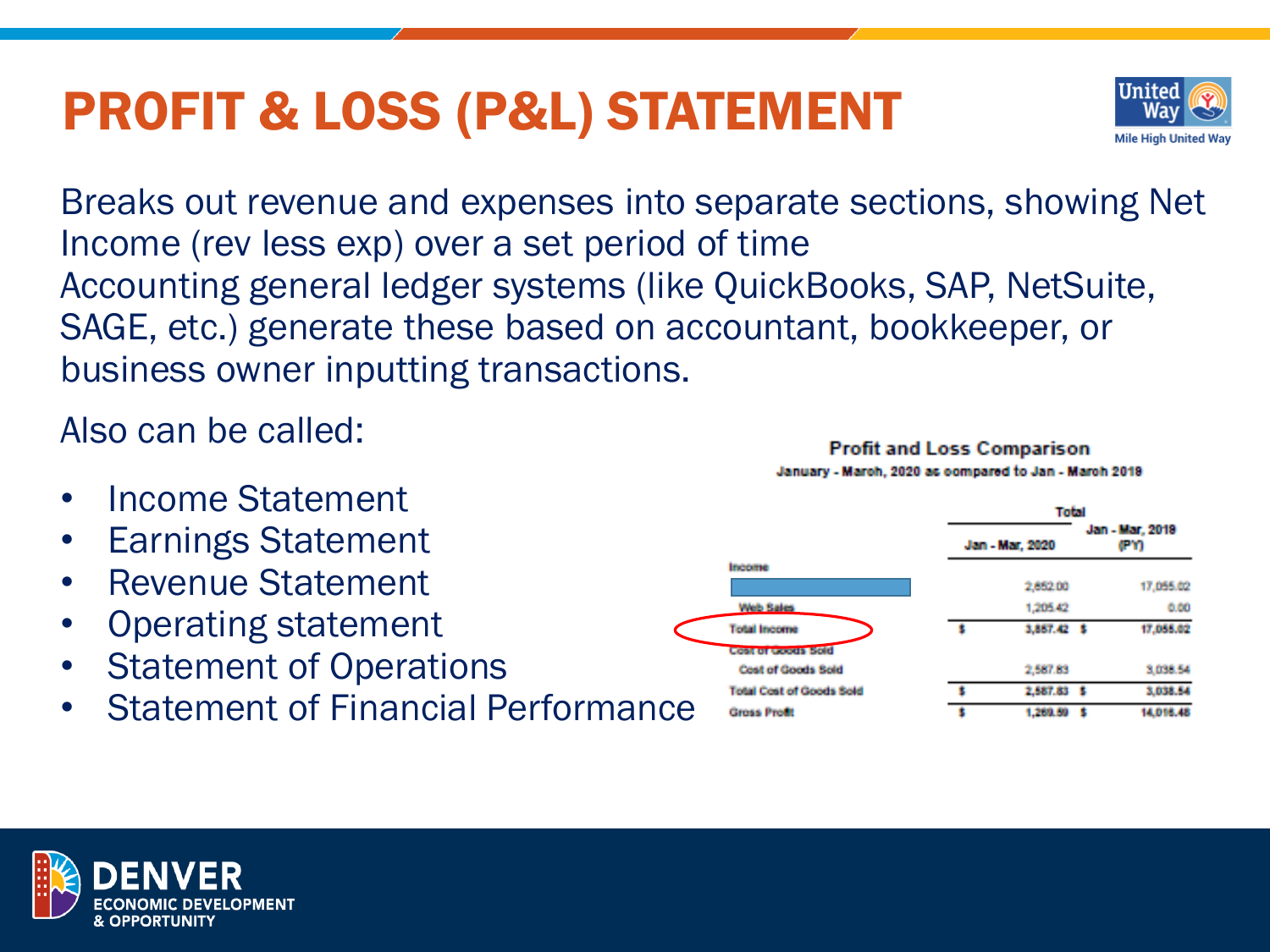## SALES JOURNAL



- A subledger that keeps tracks of all sales on credit and cash sales on a set period of time
- Typically used by business selling and invoicing their sales for cash receipts later (i.e. manufacturing, retail).

| Distributor:<br>Dist.#:<br>Dist. City: |                  | Sample Version<br>01234<br>Pasadena |                                             | For Month:<br>In-Home Sales:<br><b>Total Sales:</b> |            | <b>May 2011</b><br>104<br>104 | $\rightarrow$         |        |                                       |  |
|----------------------------------------|------------------|-------------------------------------|---------------------------------------------|-----------------------------------------------------|------------|-------------------------------|-----------------------|--------|---------------------------------------|--|
|                                        | <b>Date Sold</b> | <b>Customer Name</b>                | <b>Address</b>                              | Phone                                               | Serval #   |                               | Rug Reno In-Home Sale | Card   | Sold By                               |  |
|                                        | 5/3/2011         | Imeida Soto                         | 555 N. Rollan Rd.<br>Long Beach, CA 90805   | $(818)$ 345-1341                                    | 1010106250 | ø                             | ø                     | Purple | Brian O'Sullivan<br>555-11-1237       |  |
| 2                                      | 5/3/2011         | Ralph A. Bristol                    | 342 w. Mendocino St.<br>Alta dena, CA 91001 | (626) 444-9977                                      | 1010106233 | 叼                             | ø                     | Purple | Stu Anderson<br>555-33-1238           |  |
| з                                      | 5/3/2011         | <b>Abert Navarro</b>                | 133 Stillwell Ave.<br>Los Angeles, CA 90032 | (81.6) 345-8907                                     | 1010108256 | 91                            | Ø                     | Purple | Cal Worthington<br>555-22-1235        |  |
|                                        | S/3/2011         | Betty Morrison                      | 3224 Myrtle Ave.<br>Long Beach, CA 90805    | $(323)$ 752-8102                                    | 1010108255 | ☑                             | ø                     | Purple | Brian O'Suliwan<br>555-11-1237        |  |
| 5                                      | 5/3/2011         | Silva Stevens                       | 1233 Portola Ave.<br>El Sarano, CA 90032    | $(323)$ 752-2450                                    | 1010108254 | 叼                             | 図                     | Purple | Cal Worthington<br>555-22-1235        |  |
| 6                                      | S/3/2011         | John Anderson                       | 1236 Myrtle<br>Long Beach, CA 90805         | (21.3) 235-8548                                     | 1010108253 | 図                             | ø                     | Purple | <b>Buck Fieldstone</b><br>555-11-1234 |  |
| 7                                      | 5/3/2011         | Mary Archer                         | 12558 Smshaw<br>Sylmar, CA 91342            | (909) 595-2937                                      | 1010108251 | ø                             | ø                     | Purple | Betty McCash<br>555-22-1238           |  |
| 8                                      | 5/3/2011         | Ema Richards                        | 3656 Myrla St.<br>Long Beach, CA 90805      | (909) 629-8115                                      | 1010108257 | V)                            | V)                    | Purple | Charles Brooks<br>555-11-2347         |  |
| g                                      | 5/3/2011         | Emily Becker                        | 3284 Lewis Ave.<br>Long Beach, CA 90805     | (818) 363-4956                                      | 1010108249 | Ÿ.                            | <b>V</b>              | Purple | Harry Hong<br>555-44-1237             |  |
|                                        |                  |                                     |                                             |                                                     |            |                               |                       |        |                                       |  |

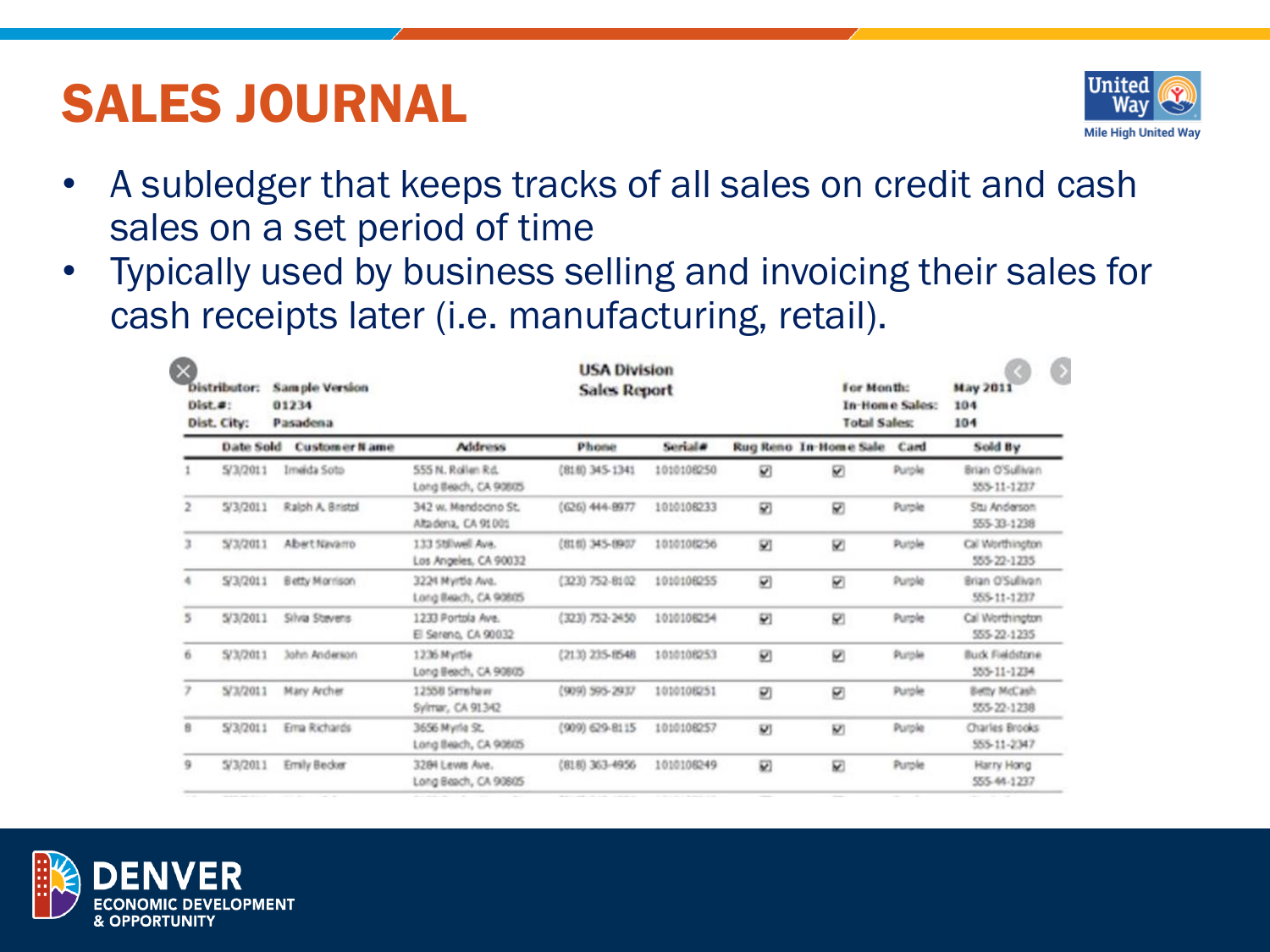#### SALES JOURNAL



#### Sample

#### Daily Sales for 3/1/202

created at 3/25/2020 1

#### OPEN CHECK AMOUNT (560.64)

|                                 | Units | Sales       |            | Lunch            | Afte                       |                  |
|---------------------------------|-------|-------------|------------|------------------|----------------------------|------------------|
| NRGT 10,478,737.                |       |             | %<br>Sales | Units            | 03:00am - 02:00pm<br>Sales | 02:00pm<br>Units |
| Average Check                   | 977   | 71.86       |            | 0                | 0.00                       | 3                |
| Average Guest                   | 1904  | 36.87       |            | 0                | 0.00                       | 3                |
| Voids                           | 57    | 694.00      |            | 0                | 0.00                       | 0                |
| FOOD                            | 3973  | 48,673.25   | 69.33      | 0                | 0.00                       | 12               |
| N/A BEV                         | 145   | 409.00      | 0.58       | 0                | 0.00                       | 0                |
| <b>BEER</b>                     | 195   | 842.50      | 1.20       | 0                | 0.00                       | $\circ$          |
| <b>WINE</b>                     | 199   | 2,018.63    | 2.88       | 0                | 0.00                       | $\overline{0}$   |
| LIQUOR                          | 1497  | 18,229.00   | 25.96      | 0                | 0.00                       |                  |
| <b>DRINK PREP</b>               | 25    | 36.00       | 0.05       | 0                | 0.00                       | 0                |
| Totals                          | 6034  | 70,208.38   | 100.00     | 0                | 0.00                       | 13               |
| PIF                             |       | 674.09      |            |                  |                            |                  |
| To Go                           |       | 51.62       |            |                  |                            |                  |
| Subtotal                        |       | 70,934.09   |            |                  |                            |                  |
| Inclusive Tax                   |       | 0.00        |            |                  |                            |                  |
| <b>Subtotal Discounts</b>       |       | 0.00        |            |                  |                            |                  |
| <b>Net Sales</b>                |       | 70,934.09   |            |                  |                            |                  |
| Tax<br><b>&amp; OPPORTUNITY</b> |       | 5,746.05 on |            | 70,934.09 exempt |                            | 0.00             |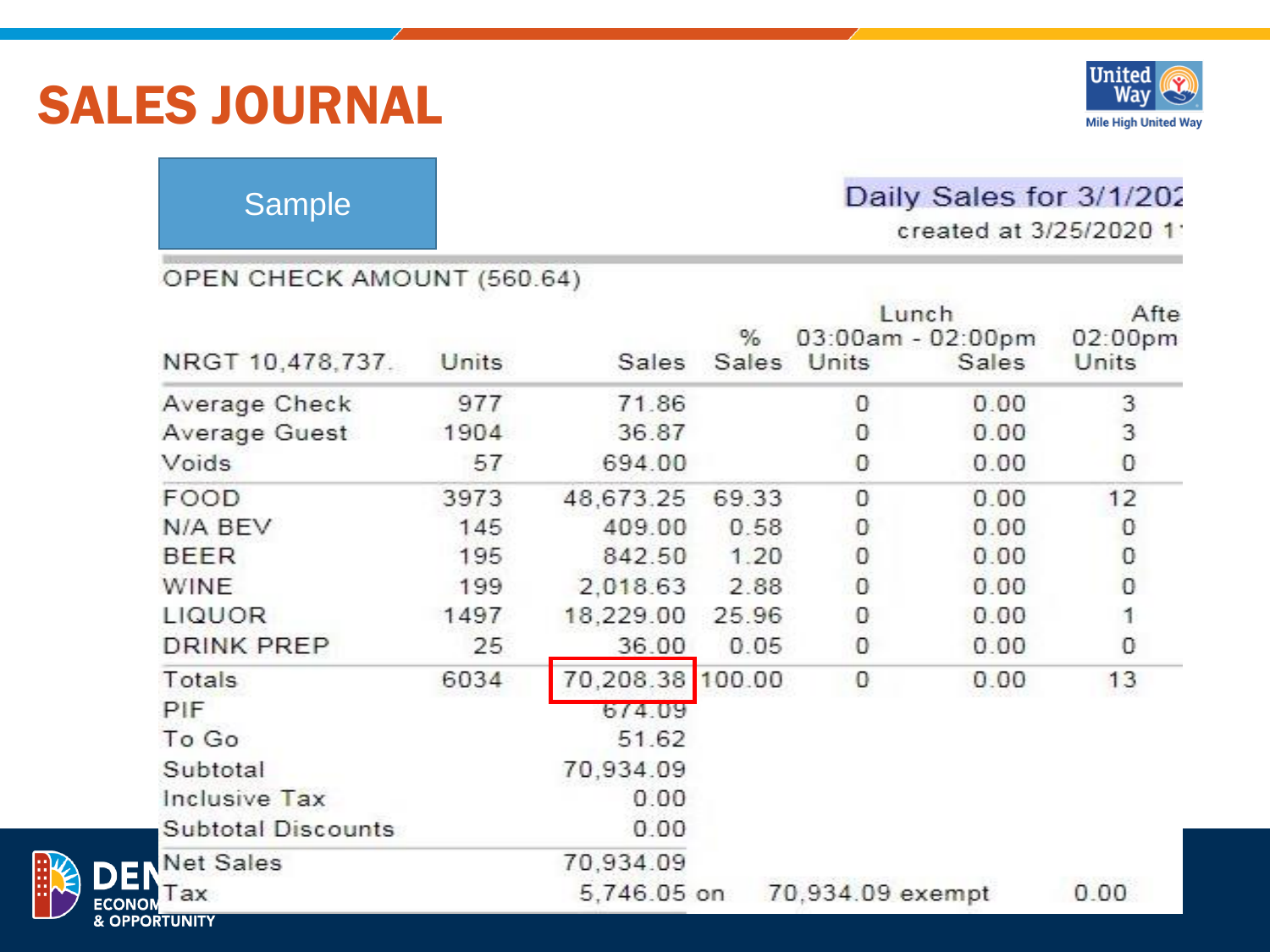## POINT OF SALES (POS) REPORT



- ❑ Reports based on the data gathered by a point of sale system. Register data and activity is tracked at the point of sale terminal and that data is stored for future analysis
- ❑ Widely used in hospitality and retail industry to track sales in real time. It's basically a sub-ledger to their general ledger system that just tracks sales revenue.

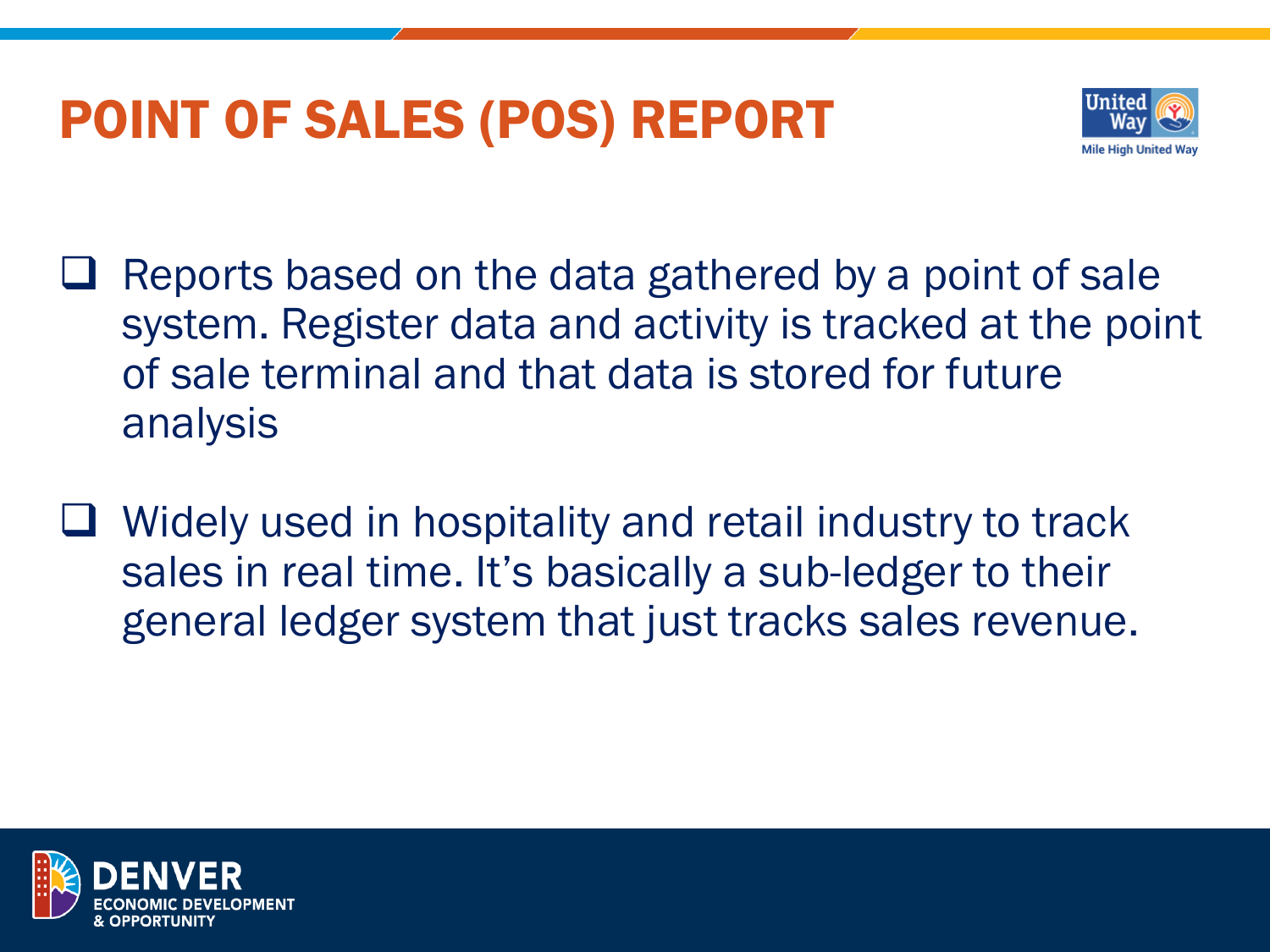### OTHER REPORTS



#### Credit Card (CC) Reports

May not be completely inclusive of all the company's sales/revenue for the period under review, but a good approximator for industries with high volume CC transactions

#### Forecast Sales Report

Some applicants may include a full year cash flow forecast or sales forecast. Ensure that period under review includes actual results.

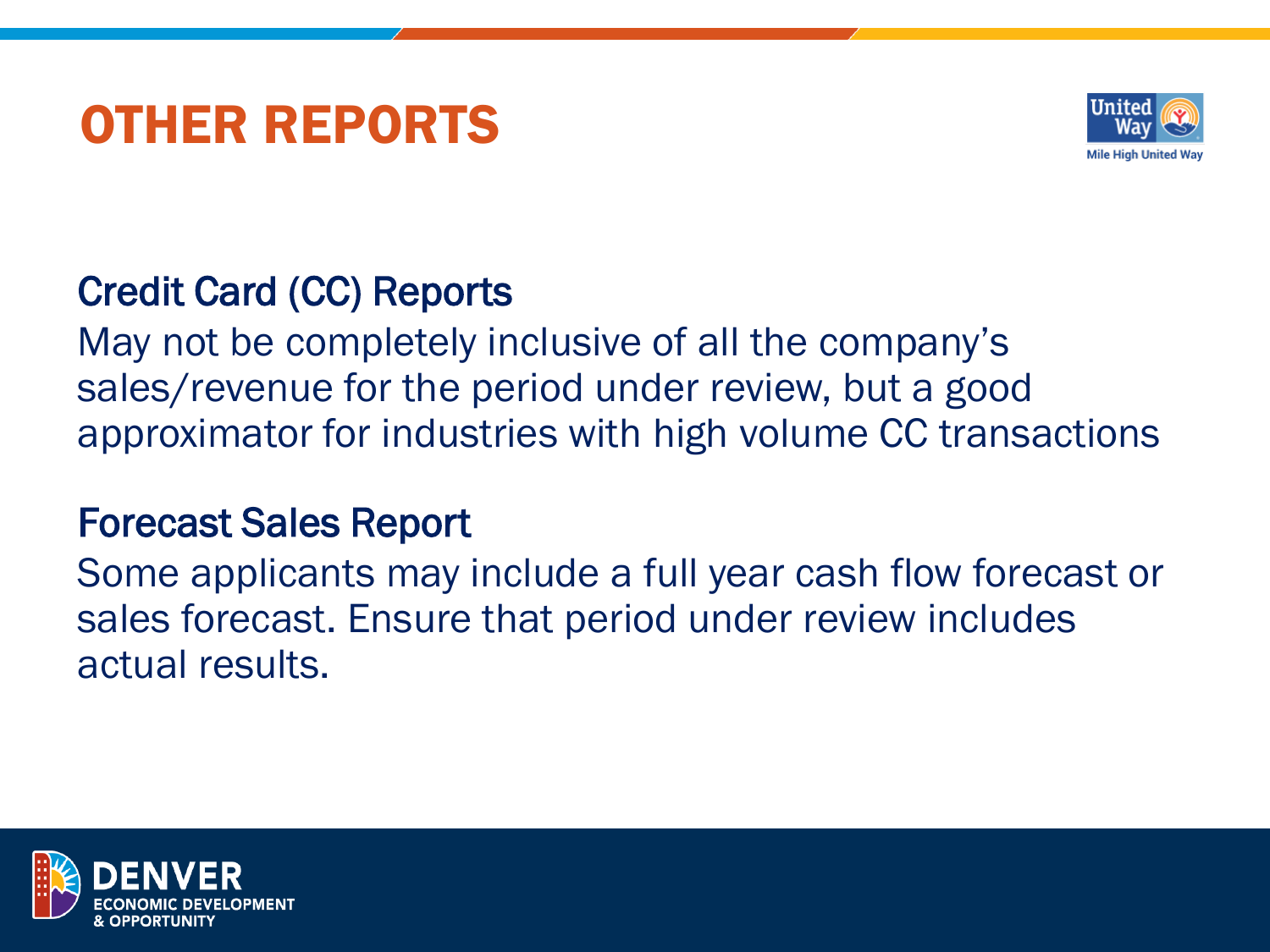## SELF GENERATED REPORTS



#### Excel Reports

- 18% of Small Business don't have a electronic accounting system
- Less reliable but can be substantiated
- Bank statements, tax reports

Pen and Paper It may happen

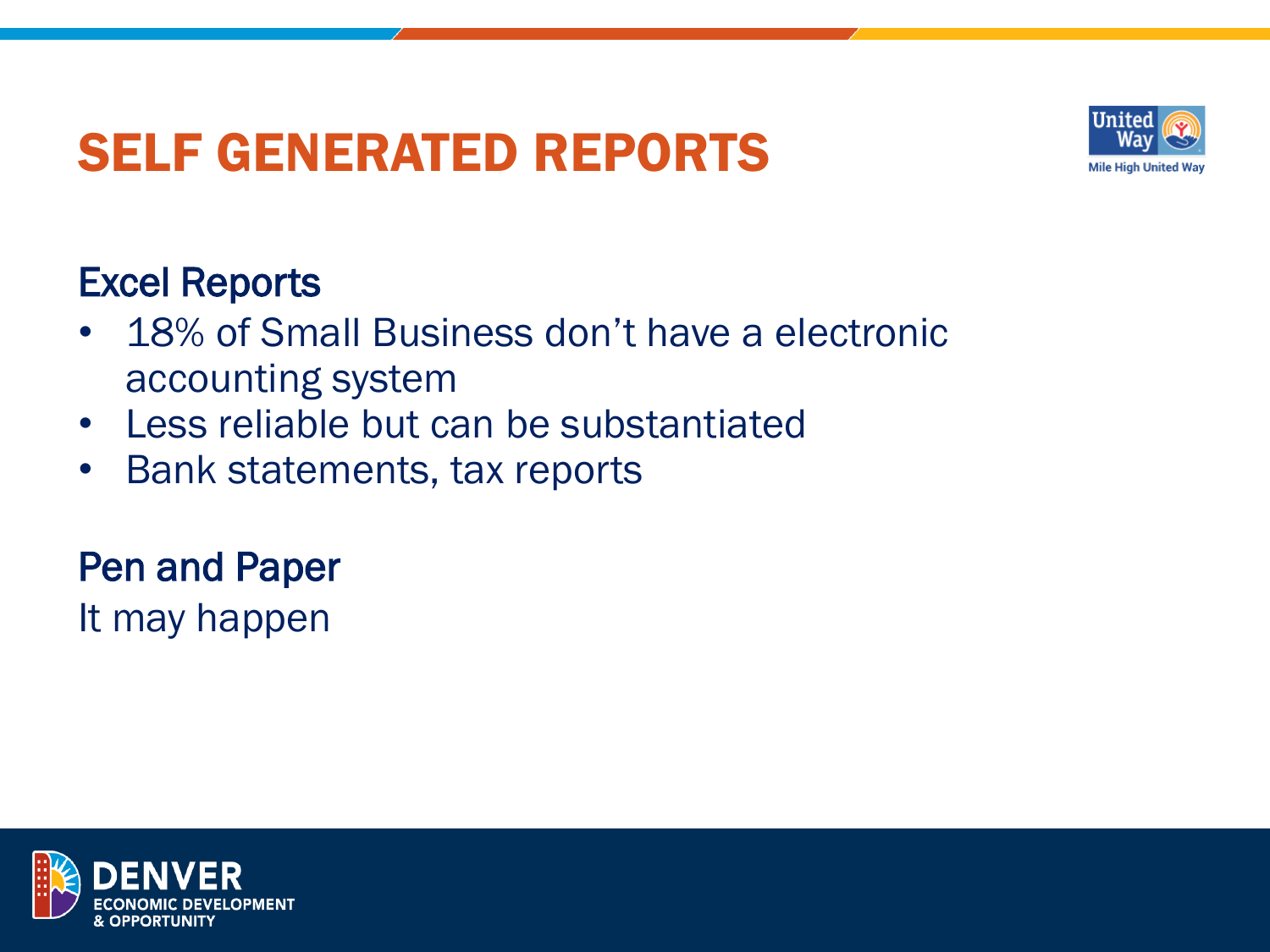## THINGS TO CONSIDER



❑ 2019 and 2020 May Not Be Apples to Apples

- Business merge, start new business lines, and have sales growth. Business also retract.
- Companies may provide pro-forma statements, basically adding or removing certain aspects of the business of true comparisons.

#### ❑ New Business Considerations

• May need to look month to month comparisons (Feb 2020 vs. March 2020), if there are not good historic comparisons to 2019.